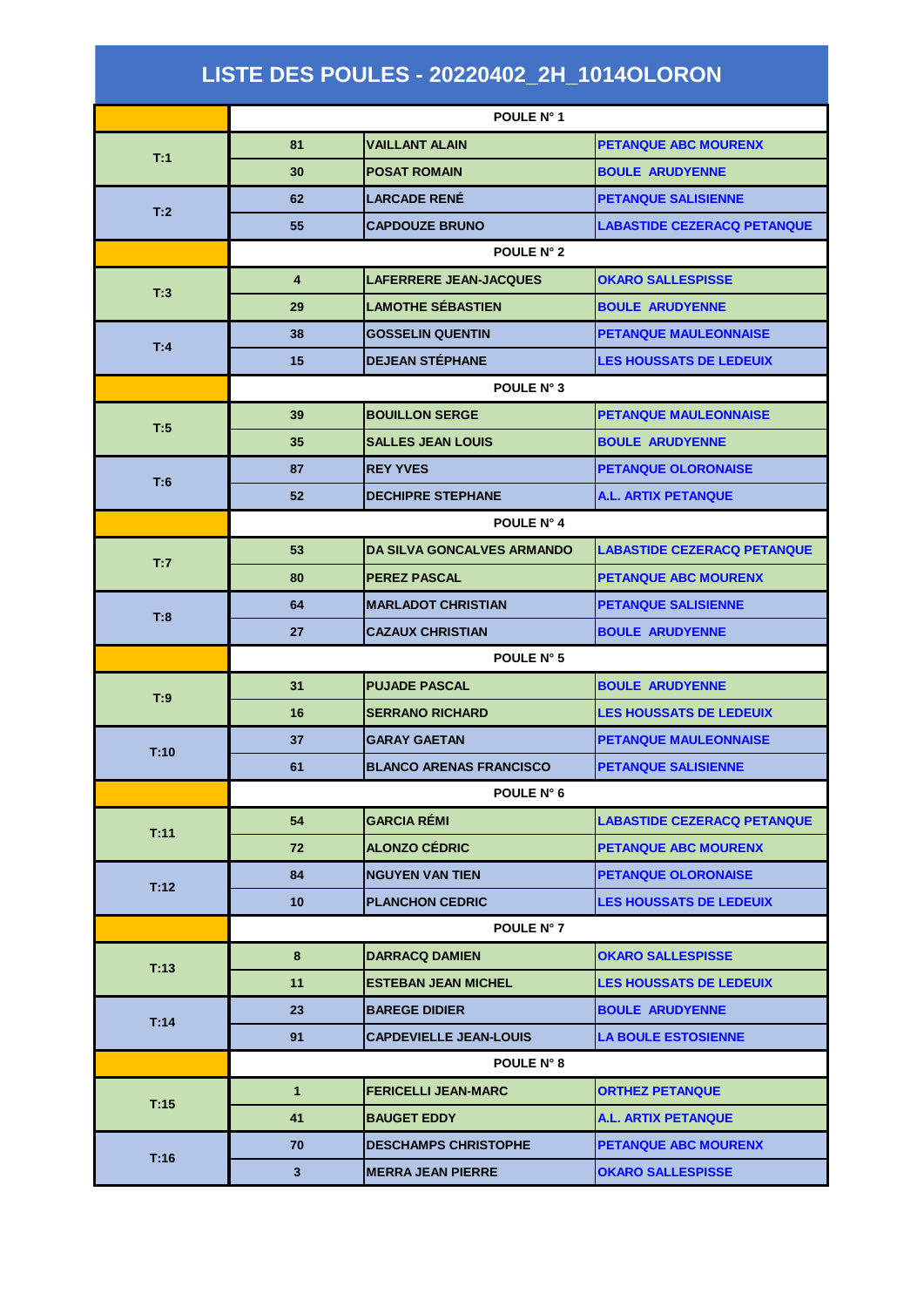|      | POULE N° 9     |                                  |                                |  |
|------|----------------|----------------------------------|--------------------------------|--|
| T:17 | 94             | <b>LAMOTHE PHILIPPE</b>          | <b>LA BOULE ESTOSIENNE</b>     |  |
|      | 26             | <b>LINGNER FREDERIC</b>          | <b>BOULE ARUDYENNE</b>         |  |
| T:18 | 59             | <b>HAMOIR ERIC</b>               | <b>PETANQUE SALISIENNE</b>     |  |
|      | 49             | <b>DESSA NICOLAS</b>             | <b>A.L. ARTIX PETANQUE</b>     |  |
|      | POULE N° 10    |                                  |                                |  |
| T:19 | 50             | <b>DESSA GUILLAUME</b>           | <b>A.L. ARTIX PETANQUE</b>     |  |
|      | 58             | <b>HAULLARD SERGE</b>            | <b>PETANQUE SALISIENNE</b>     |  |
| T:20 | 92             | <b>MARTIN CHRISTOPHE</b>         | <b>LA BOULE ESTOSIENNE</b>     |  |
|      | 28             | <b>HAUPETIT MICHAEL</b>          | <b>BOULE ARUDYENNE</b>         |  |
|      | POULE N° 11    |                                  |                                |  |
| T:21 | $\overline{2}$ | <b>DULONG YANNICK</b>            | <b>ORTHEZ PETANQUE</b>         |  |
|      | 18             | <b>BOURDIER JACKY</b>            | <b>LES HOUSSATS DE LEDEUIX</b> |  |
| T:22 | 46             | <b>MAGNAN PATRICE</b>            | <b>A.L. ARTIX PETANQUE</b>     |  |
|      | 73             | <b>THIERRY ROMAIN</b>            | <b>PETANQUE ABC MOURENX</b>    |  |
|      | POULE N° 12    |                                  |                                |  |
| T:23 | $\overline{7}$ | <b>HARAMBOURE JEAN MARC</b>      | <b>OKARO SALLESPISSE</b>       |  |
|      | 22             | <b>MIRO THIERRY</b>              | <b>BOULE ARUDYENNE</b>         |  |
| T:24 | 78             | <b>CASAUX FABRICE</b>            | <b>PETANQUE ABC MOURENX</b>    |  |
|      | 20             | <b>MONNOT PHILIPPE</b>           | <b>PETANQUE NAVARRAISE</b>     |  |
|      |                | POULE N° 13                      |                                |  |
| T:25 | 67             | <b>BENDRELL GÉRARD</b>           | <b>COCHONNET BIRONNAIS</b>     |  |
|      | 79             | <b>AROSTEGUY JORDAN</b>          | <b>PETANQUE ABC MOURENX</b>    |  |
| T:26 | 6              | <b>LARROUX GEORGES</b>           | <b>OKARO SALLESPISSE</b>       |  |
|      | 25             | <b>MINAZZOLI DAVID</b>           | <b>BOULE ARUDYENNE</b>         |  |
|      |                | <b>POULE N° 14</b>               |                                |  |
| T:27 | 43             | <b>PREVOT FLORENT</b>            | A.L. ARTIX PETANQUE            |  |
|      | 33             | <b>LAHUPPE PATRICE</b>           | <b>BOULE ARUDYENNE</b>         |  |
| T:28 | 40             | <b>FERNANDES JOSE MANUEL</b>     | <b>PETANQUE MAULEONNAISE</b>   |  |
|      | 89             | <b>BONNET GIL</b>                | <b>PETANQUE OLORONAISE</b>     |  |
|      |                | POULE N° 15                      |                                |  |
| T:29 | 17             | <b>HAURET BERNARD</b>            | <b>LES HOUSSATS DE LEDEUIX</b> |  |
|      | 93             | <b>LAGOUARDETTE JEAN JACQUES</b> | <b>LA BOULE ESTOSIENNE</b>     |  |
| T:30 | 63             | <b>LABOUYRIE HENRI</b>           | <b>PETANQUE SALISIENNE</b>     |  |
|      | 76             | <b>HAMOIR PIERRE PHILIPPE</b>    | <b>PETANQUE ABC MOURENX</b>    |  |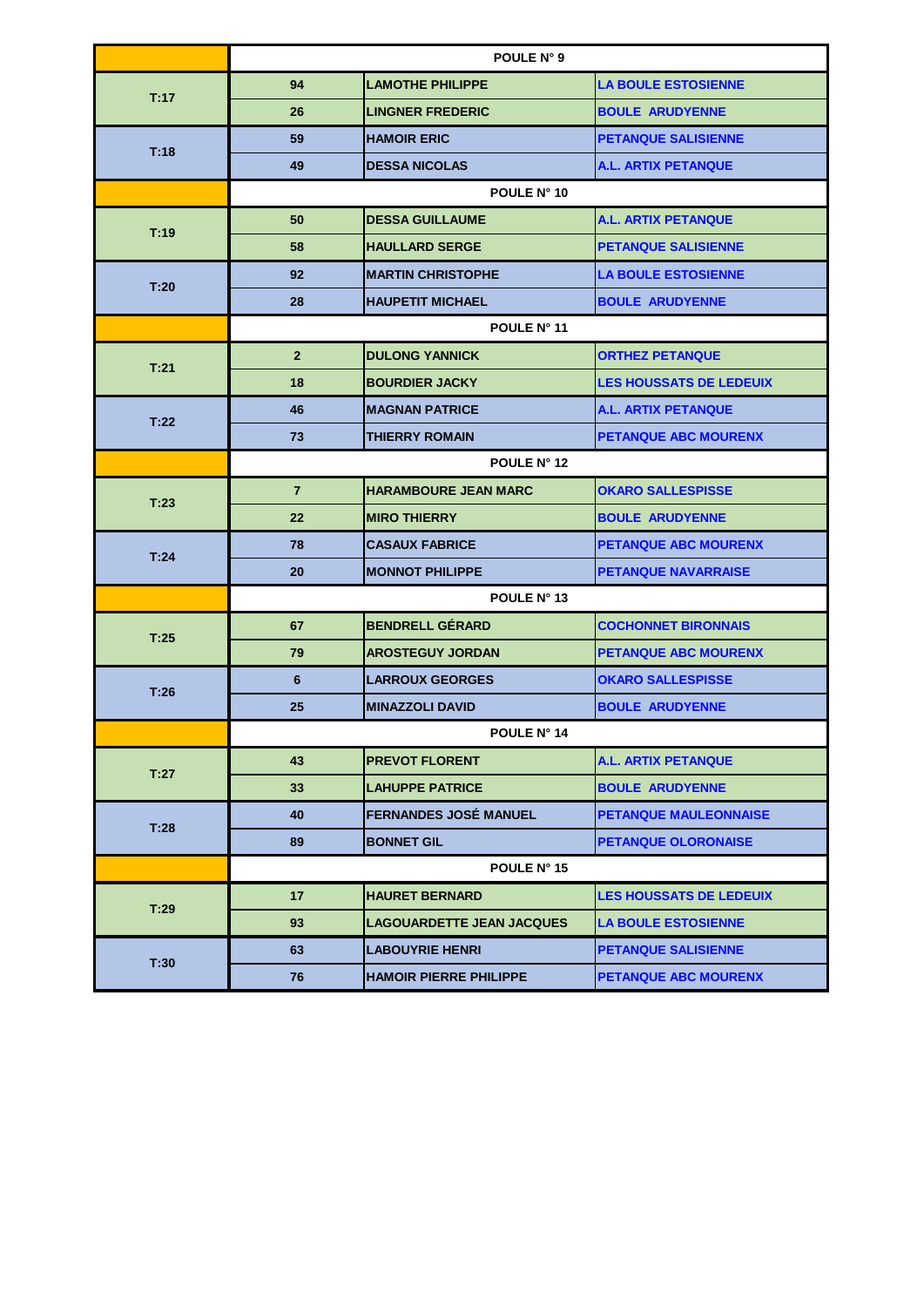|      | POULE N° 16     |                              |                                    |  |  |
|------|-----------------|------------------------------|------------------------------------|--|--|
| T:31 | 90              | <b>MACAZAGA FRANK</b>        | <b>PETANQUE OLORONAISE</b>         |  |  |
|      | 66              | <b>PEDOUSSAUT MICHEL</b>     | <b>COCHONNET BIRONNAIS</b>         |  |  |
| T:32 | 77              | <b>DUFFAU GILBERT</b>        | <b>PETANQUE ABC MOURENX</b>        |  |  |
|      | 42              | <b>BERGERAS CHRISTIAN</b>    | <b>A.L. ARTIX PETANQUE</b>         |  |  |
|      | POULE N° 17     |                              |                                    |  |  |
| T:33 | 65              | <b>DALIS SEBASTIEN</b>       | <b>COCHONNET BIRONNAIS</b>         |  |  |
|      | 13              | <b>VITALLA STÉPHAN</b>       | <b>LES HOUSSATS DE LEDEUIX</b>     |  |  |
| T:34 | 34              | <b>VIGNOLLES JEAN ROBERT</b> | <b>BOULE ARUDYENNE</b>             |  |  |
|      | 86              | <b>VITALLA DAVID</b>         | <b>PETANQUE OLORONAISE</b>         |  |  |
|      | POULE N° 18     |                              |                                    |  |  |
| T:35 | 51              | <b>GAZET RICHARD</b>         | <b>A.L. ARTIX PETANQUE</b>         |  |  |
|      | 32              | <b>LAURENT CHRISTOPHE</b>    | <b>BOULE ARUDYENNE</b>             |  |  |
| T:36 | 56              | <b>SALABERRIA PIERRE</b>     | <b>LABASTIDE CEZERACQ PETANQUE</b> |  |  |
|      | 85              | <b>PUYADE JEAN</b>           | <b>PETANQUE OLORONAISE</b>         |  |  |
|      | POULE N° 19     |                              |                                    |  |  |
| T:37 | 75              | <b>HERRAN DOMINIQUE</b>      | <b>PETANQUE ABC MOURENX</b>        |  |  |
|      | 21              | <b>LASSERRE JEAN CLAUDE</b>  | <b>PETANQUE NAVARRAISE</b>         |  |  |
| T:38 | 60              | <b>BAGUR JEAN-LOUIS</b>      | <b>PETANQUE SALISIENNE</b>         |  |  |
|      | 14              | <b>LARCADE JEAN PIERRE</b>   | <b>LES HOUSSATS DE LEDEUIX</b>     |  |  |
|      |                 | POULE N° 20                  |                                    |  |  |
| T:39 | 48              | <b>INKI HENRI</b>            | <b>A.L. ARTIX PETANQUE</b>         |  |  |
|      | 83              | <b>BOUJELOUAH REZKI</b>      | <b>PETANQUE OLORONAISE</b>         |  |  |
| T:40 | 36              | <b>DARRACQ STÉPHANE</b>      | <b>LA BOULE BATCHOISE</b>          |  |  |
|      | 71              | <b>LEFRANC JÉROME</b>        | <b>PETANQUE ABC MOURENX</b>        |  |  |
|      |                 | POULE N° 21                  |                                    |  |  |
| T:41 | 69              | <b>DONNAY HENRI</b>          | <b>PETANQUE ABC MOURENX</b>        |  |  |
|      | 19              | <b>LASSERRE HERVE</b>        | <b>PETANQUE NAVARRAISE</b>         |  |  |
| T:42 | 45              | <b>LEDAIN HERVE</b>          | A.L. ARTIX PETANQUE                |  |  |
|      | 9               | <b>CAZENAVE PATRICK</b>      | <b>OKARO SALLESPISSE</b>           |  |  |
|      |                 | <b>POULE N° 22</b>           |                                    |  |  |
| T:43 | 68              | <b>MAESTRI PHILIPPE</b>      | <b>PETANQUE ABC MOURENX</b>        |  |  |
|      | 57              | <b>DURAND MAX</b>            | <b>LABASTIDE CEZERACQ PETANQUE</b> |  |  |
| T:44 | 12 <sub>2</sub> | <b>COLMUTO CHRISTIAN</b>     | <b>LES HOUSSATS DE LEDEUIX</b>     |  |  |
|      | 82              | <b>DARGENT ALAIN</b>         | <b>PETANQUE OLORONAISE</b>         |  |  |